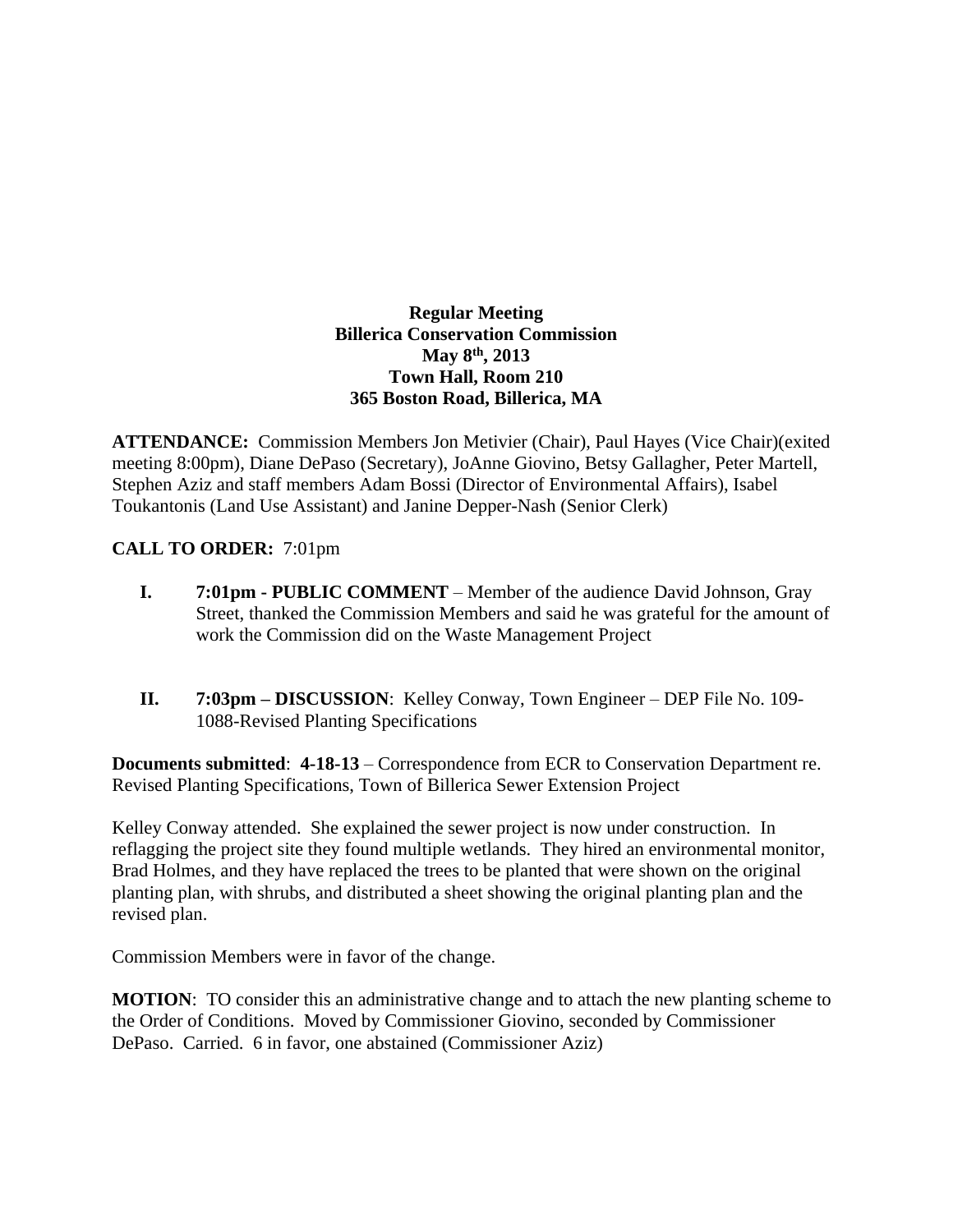**III.** 7:19pm Review and Issue Order of Conditions – 72 Salem Road - MA DEP #109 -1205/BBL-1205 – The Director had distributed copies of the draft Order of Conditions to Members and distributed copies of Brian Dunn's comments. The Commission requested the following changes to the draft Order:

**#19**. Add some language that sufficient budget exists to maintain stormwater maintenance. **#20**. Clarify the language about the number of vehicle trips per day exceeding 1000 and change the word "may" to "shall". Add language that the Applicant shall submit annual counts of vehicle trips per year.

**#22**. Agreeing with the consultant's suggestion.

**#23.** The vacuum sweeper will be kept on site in the building.

**#24**. Add some language concerning no overnight parking.

**#25**. The Commission 'shall' require a filing.

Add a condition that documentation *shall* be submitted showing the existing condition of the stormwater features and detention basins and that an engineer shall certify that detention basins are in good working order.

Add a condition that all stormwater structures must be installed according to plan.

Add a condition that all mitigation plantings shall be planted according to plan.

Add a condition that the existing chain link fence serves as a visual barrier and add a finding to that effect as well.

#**41**. This will be a preconstruction condition that a refueling area and storage area outside the buffer zone will be identified at the preconstruction meeting.

#45. Delete the 2<sup>nd</sup> line, and delete the 2<sup>nd</sup> last sentence.

**MOTION:** TO sign the Order of Conditions and issue the Order on May 15<sup>th</sup>, 2013. Moved by Commissioner Giovino, seconded by Commissioner DePaso. Carried. All in favor.

## **IV. 7:50pm - WETLANDS PROTECTION ACT & BILLERICA WETLANDS PROTECTION BY-LAW WETLANDS HEARING –** Notice of Intent – Continued Public Hearing - Steve Mullane – 24 Marshbrook Road – DEP File No. 109-1202/Billerica File No. BBL-1202

Documents submitted: - Plans titled Sewage Disposal Plan for Steve Mullane, Marshbrook Road Billerica, prepared by Soilsmith Designs, signed and stamped by Douglas Smith, dated January 2, 2013, revised 4-03-13, Scale: 1"=20'

Doug Smith of Soilsmith Designs attended. He reviewed the changes that were made to the plan to satisfy both the Board of Health and the Conservation Commission. They have received a variance from the Board of Health.

Commission Members requested a condition that the fence, being used as a visual barrier, be pulled out a bit farther from the wetlands in the A7-A9 area.

**MOTION:** TO grant a variance to S3.03.C.3. Moved by Commissioner Giovino, seconded by Commissioner DePaso. Carried. All in favor.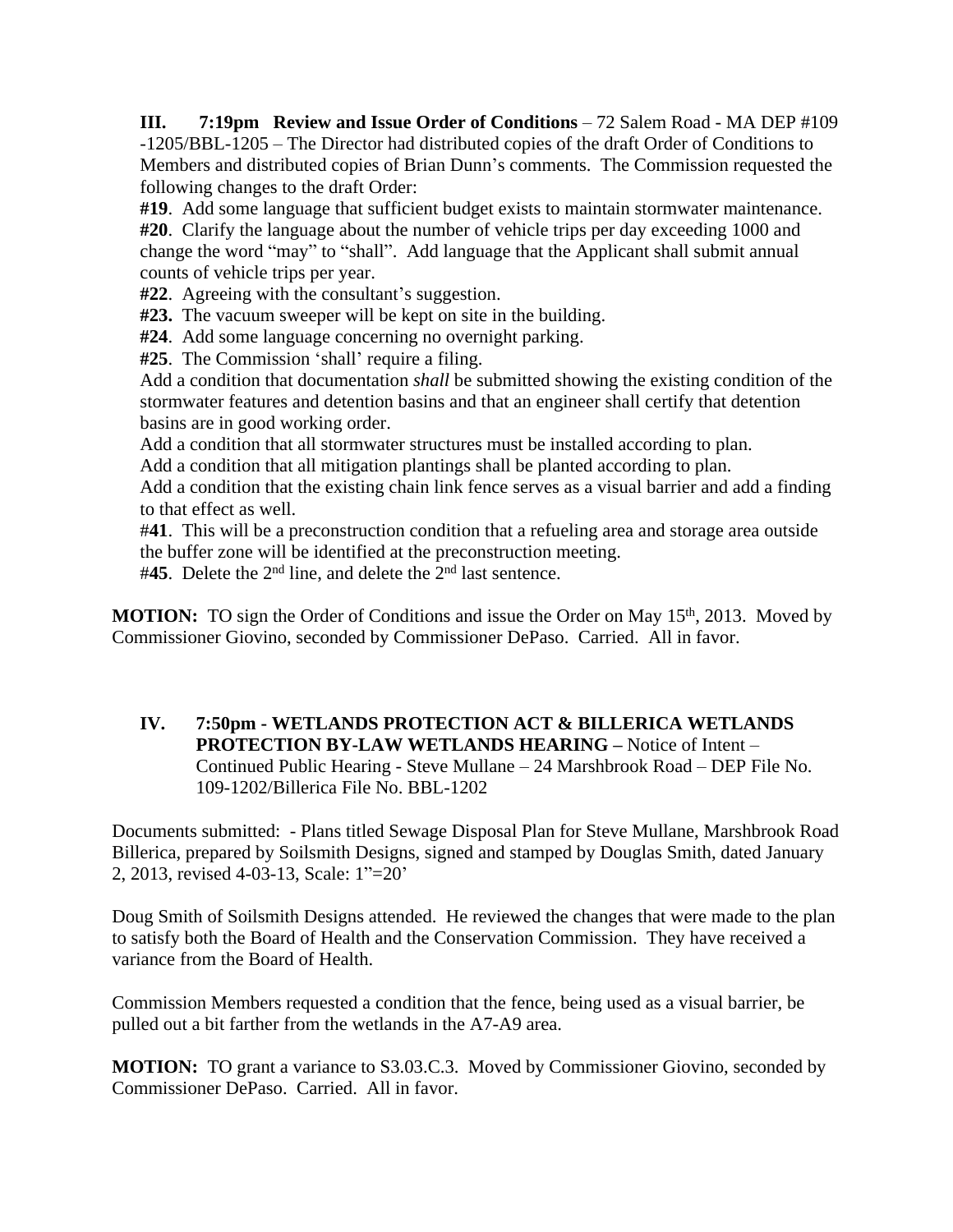**MOTION:** TO close this Hearing, sign and issue an Order of Conditions within 21 days and to include the condition as discussed. Moved by Commissioner Giovino, seconded by Commissioner DePaso. Carried. All in favor.

**V. 8:06pm - WETLANDS PROTECTION ACT & BILLERICA WETLANDS PROTECTION BY-LAW WETLANDS HEARING –** Notice of Intent – Continued Public Hearing - 7 March St – Gold Star Homes – DEP File No. 109- 1206/Billerica File No. BBL-1206

**Documents submitted:** - **5-1-13** – Correspondence from Patricia Schuler, Gold Star Homes LLC to Town of Billerica, Conservation Commission re. 7 March Street, Billerica – DEP File No. NE 109-1206

Attorney James Haroutunian attended. They have revised plans after having addressed issues from the last meeting. They have moved the house forward and are basically building on the same location as the old house. They provided impervious surface calculations, show the 50' No Disturb line, the existing septic system is now noted on the plan, the visual barrier is shown at the 25' which consists of a 3' tall post and rail fence, and advised the Commission that they are still waiting for Board of Health approval.

Their proposed mitigation is the installation of sewer along the roadway and they are willing to provide additional mitigation consisting of plantings and provide a planting plan. They are willing to move the visual barrier to the 30' line from the Bordering Vegetated Wetland. They also offered to move debris.

**MOTION:** TO grant a variance to S3.03.C.3. Moved by Commissioner Giovino, seconded by Commissioner DePaso. Carried. All in favor.

**MOTION:** TO close, sign and issue an Order of Conditions within 21 days, and to include special conditions for a requirement of a mitigation planting plan, a demolition and construction sequencing plan, and that the post and rail fence be placed at the 30' line from Bordering Vegetated Wetlands. Moved by Commissioner Giovino, seconded by Commissioner Aziz. Carried. All in favor.

### **VI. 8:27pm - WETLANDS PROTECTION ACT & BILLERICA WETLANDS PROTECTION BY-LAW WETLANDS HEARING –** Notice of Intent – 0 Elsie Avenue – Jonathan Gallant – DEP File No. 109-xxxx/Billerica File No. BBL-xxxx

**Documents submitted:** Notice of Intent for 0 Elsie Avenue, Billerica, MA, dated April 12, 2013, prepared by LandTech Consultants, Inc. with attached plan titled Construction and Erosion Control Plan, dated April 12, 2013, prepared by LandTech Consultants, signed and stamped by Matthew Waterman, Scale: 1"=10"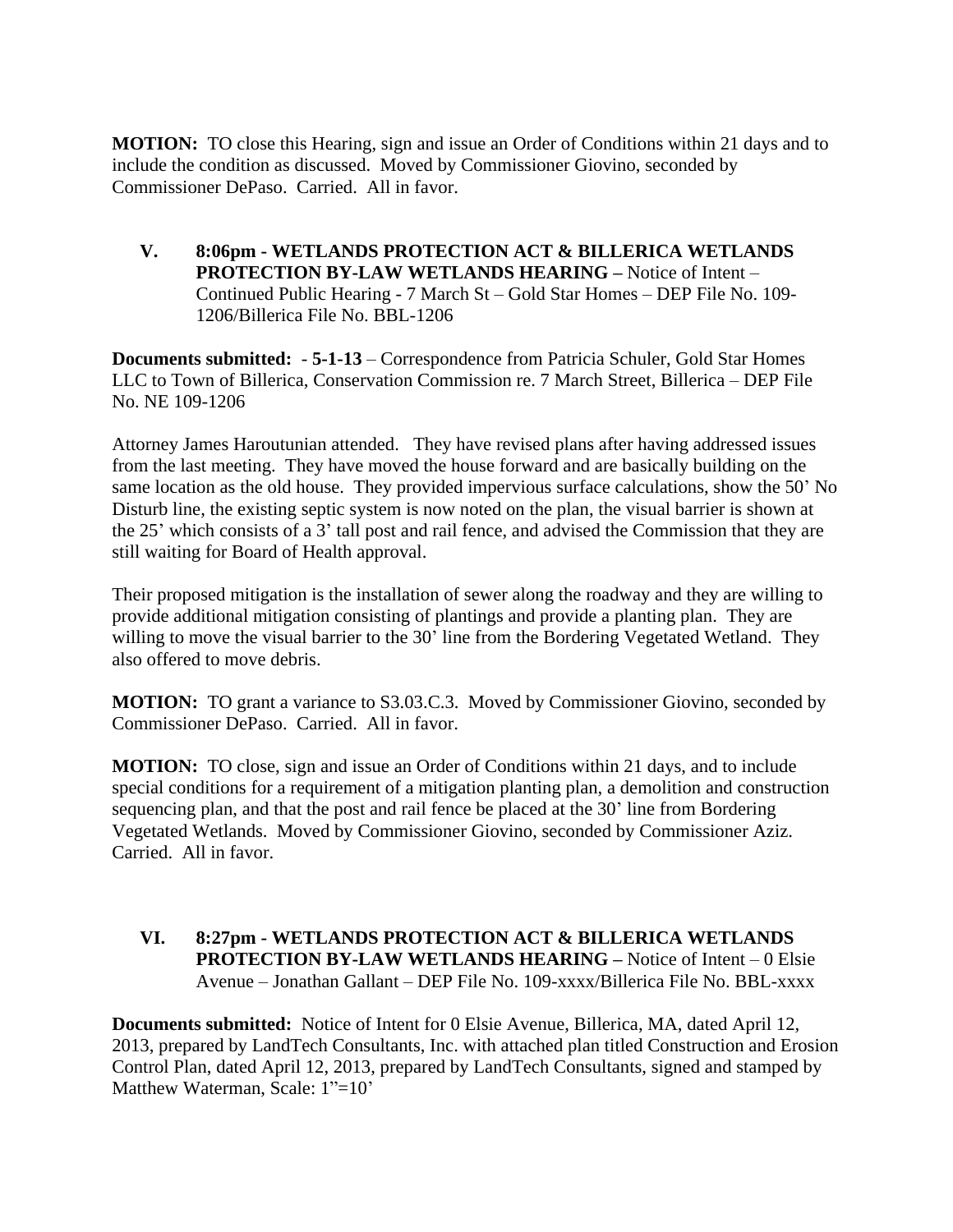Jonathan Gallant attended. The Chair explained that no DEP file number had been issued for this project because additional fees were owed to the State and to the Town. The decision was made to continue this Hearing to the next meeting with the permission of the Applicant.

**MOTION:** TO continue this Hearing to May 22<sup>nd</sup>, 2013. Moved by Commissioner Giovino, seconded by Commissioner DePaso. Carried. All in favor.

**VII. 8:32pm - WETLANDS PROTECTION ACT & BILLERICA WETLANDS PROTECTION BY-LAW WETLANDS HEARING –** Request to Amend An Order of Conditions – Westwood Avenue – DEP File No. 109-1181/Billerica File No. BBL-1181

**Documents submitted:** Request to amend an Order of Conditions for Westwood Avenue, prepared by Dresser, Williams & Way, Inc. with attached plan titled Amended Site Plan, prepared by Dresser, Williams & Way, Inc., signed and stamped by Stephen Dresser, dated May 12th, 2012, Scale: 1"=20'

Stephen Dresser of Dresser, Williams & Way, Inc. attended. He explained that since the Order was issued a year ago, the Applicant has decided to build an in-law apartment. The limit of work does not change and they are still well within the amount of impervious allowed. They have added an infiltrator.

**MOTION**: TO grant the amendment to the Order of Conditions. Moved by Commissioner Giovino, seconded by Commissioner DePaso. Carried. All in favor.

**VIII. 8:41pm - WETLANDS PROTECTION ACT & BILLERICA WETLANDS PROTECTION BY-LAW WETLANDS HEARING –** Notice of Intent – 16 Ravine Road – George Allen and Sons Construction – DEP File No. 109- 1210/Billerica File No. BBL-1210

**Documents submitted:** Notice of Intent for 16 Ravine Road, prepared by Dresser, Williams & Way, Inc., dated April 23, 2013 with attached plan titled Notice of Intent Site Plan, Ravine Road, prepared by Dresser, Williams and Way, Inc., signed and stamped by Stephen Dresser, dated April 17, 2013, Scale: as shown

Commissioner Metivier recused himself.

Stephen Dresser of Dresser, Williams & Way, Inc. attended. He explained this is currently one lot and are going before the Board of Appeals in a week to have the lot split in two. Once they receive the approval to split the lot into two, they plan on constructing a house on each lot.

Member of the audience Jim O'Donnell, 4 Ravine Road, made the Members aware that there was no town water for this property, only well water.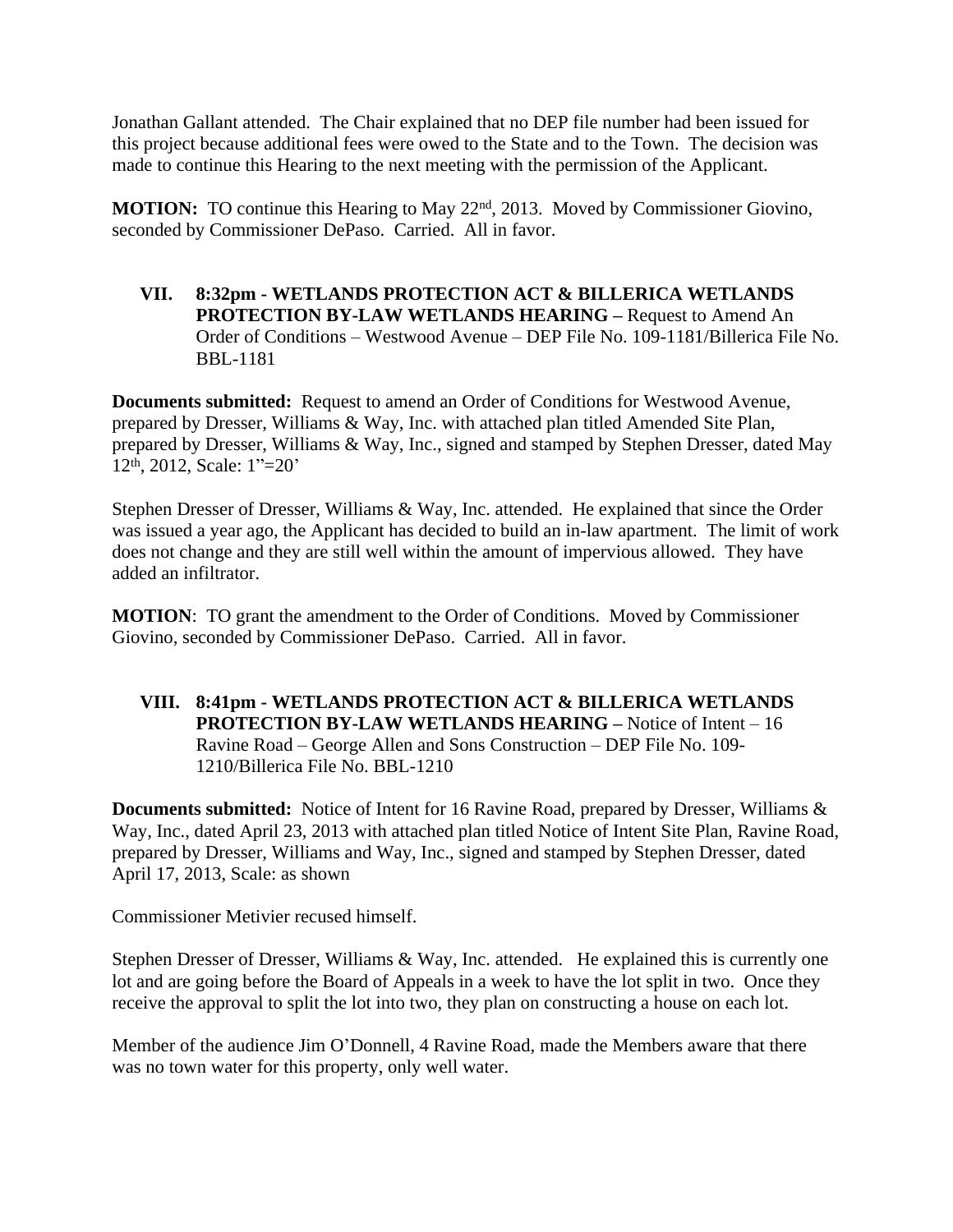Commission Members agreed this Hearing should be continued to allow time for the Applicant to appear before the Board of Appeals.

**MOTION:** TO continue this Hearing to May 22<sup>nd</sup>, 2013. Moved by Commissioner Giovino, seconded by Commissioner Martell. Carried. All in favor.

Commissioner Metivier joined the meeting.

**IX.Enforcement Order Discussion** – Villages at Pinehurst, MA DE P#109-911/BBL-911 **Documents submitted**: - Replication Plan, Pinehurst Village, DEP File No. 109-911, dated 4- 24-13 prepared by Dresser, Williams & Way, Inc.

Steven Eriksen of Norse Environmental Services attended. He distributed plans and explained they are submitting plans for 6900 square feet of wetland replication adjacent to the existing wetland. He also submitted a wetland replication report and went over it with the Members.

The Director gave the background. Thus far they are complying with the enforcement order and have submitted the replication plan by the deadline that was specified in the order. They met out on the site and he concurs that the area selected for the replication makes the most sense and is, in his opinion, the best location for the replication. He reviewed the requirement of an environmental monitor selected by the Commission with Fran McCarthy. The Director will compile the scope of services which will include 3 inspections and send it out for proposals.

Commission Members agreed to move forward with the planting plan.

Stanley Davis, 91 Pinehurst, asked when he would be able to apply for a partial Certificate of Compliance and was advised the final approval couldn't be given for two years because of the stipulation of a 2 year growing season, however a status letter could be issued.

### **X. EXECUTIVE SESSION** to discuss ongoing litigation

9:20pm Vote to go into Executive Session:

| Commissioner Metivier yes         | <b>Commissioner Martell</b> yes |  |
|-----------------------------------|---------------------------------|--|
| <b>Commissioner Gallagher yes</b> | Commissioner Giovino yes        |  |
| Commissioner DePaso yes           | Commissioner Hayes yes          |  |
| <b>Commissioner Aziz</b><br>ves   |                                 |  |

9:28pm Vote to exit Executive Session: Commissioner Metivier yes Commissioner Martell yes Commissioner Gallagher yes Commissioner Giovino yes Commissioner DePaso yes Commissioner Hayes yes Commissioner Aziz yes